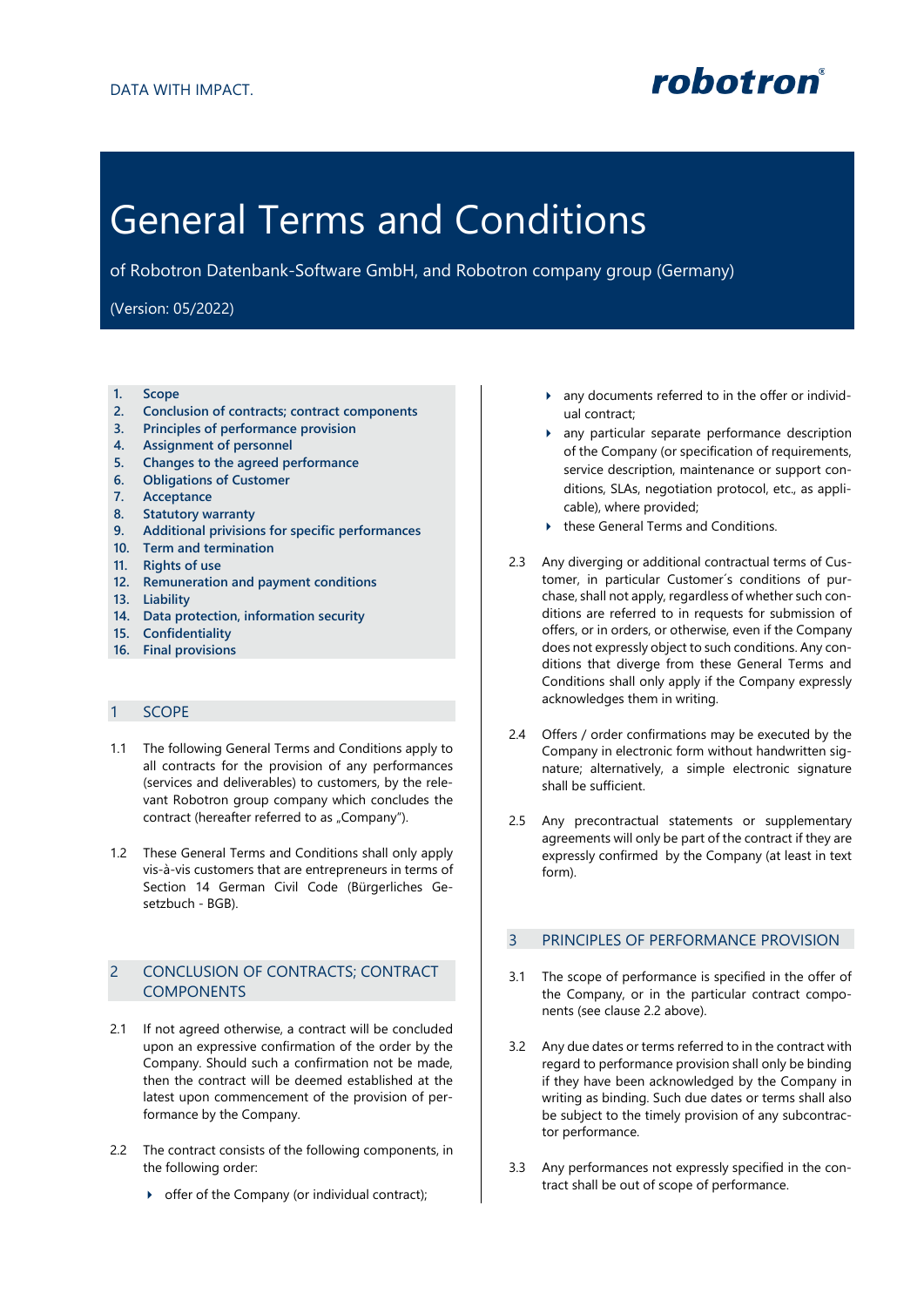- 3.4 The Company may where deemed appropriate provide partial deliveries or partial performances.
- 3.5 The Company is entitled to make use of third parties as subcontractors.
- 3.6 Each party shall appoint a responsible contact person or project manager, who shall be responsible for promptly making any decisions required for proper performance, and for any coordination. Any decisions shall be documented.
- 3.7 The grant of rights, or a transfer of ownership, regarding the contractual performance shall be subject to complete payment of the agreed remuneration.
- 3.8 The contractual performance will be provided at the location of the Company, as far as not agreed otherwise.
- 3.9 In the case of a shipment in connection with the provision of performance, the risk will pass to Customer as soon as the Company has handed the shipment over to the transport person.
- 3.10 In case of force majeure (e.g. measures of labour disputes, natural disasters, transport delays, production disruptions, restrictions due to an epidemic/pandemic, unrest, or other impeding or unforeseen circumstances that are outside of the Company´s sphere of influence or responsibility), the Company shall be released of any performance obligation for the duration of the force majeure. Any due dates or terms shall be postponed by the duration of the force majeure. This also applies if such force majeure events occur during a default, or if the force majeure event occurs at a subcontractor or supplier of the Company.

## 4 ASSIGNMENT OF PERSONNEL

- 4.1 The Company will have sole authority over its personnel; Customer will not have authority to give any directions. Customer shall make any required coordinations with the appointed contact person of the Company only.
- 4.2 The allocation of personnel remains in the sole authority and discretion of the Company, Customer will not have the right to demand that particular employees are allocated.
- 4.3 No employment will be established between the Company´s personnel and Customer. There will be no personnel leasing ("Arbeitnehmerüberlassung" in terms of German law). Where it is required that the Company personnel works within Customer premises, the working areas of the Company personnel shall as far as possible be separate from the working areas of Customer´s personnel. The Company personnel must not be integrated into Customer´s operational procedures or work organisation, as far as not mandatorily

required for the provision of the agreed performance, or by any particular circumstances.

### 5 CHANGES TO THE AGREED PERFORMANCE

- 5.1 Changes to the agreed scope of performance can only be made by mutual agreement.
- 5.2 The Company will evaluate requests for change of Customer and will inform Customer whether, or under which conditions, the change could be realised. If the change can be realised, the Company will submit an offer for the respective realisation. Such offer will specify the changed or extended performance description, any consequences for the performance period or planned due dates, as well as the remuneration. The preparation of the offer will be free of charge for Customer, as far as proportionate and reasonable for the Company. Should the preparation of such an offer require considerable technical planning or effort, then the Company shall be entitled to demand an appropriate compensation.
- 5.3 Customer shall evaluate the offer without delay, and shall immediately accept or reject it. Section 2 of these General Terms and Conditions applies for the conclusion of the contract regarding the respective change.
- 5.4 As long as there is no agreement regarding a change of performance, the agreed scope of performance will remain binding. If not agreed otherwise, any due dates or terms regarding the agreed performance will be postponed by the duration of the evaluation or discussions of the requested change.

## 6 OBLIGATIONS OF CUSTOMER

- 6.1 Customer shall without particular request provide to the Company any support, and shall meet any preconditions within his sphere, which may be reasonably required for the proper provision of the agreed performance.
- 6.2 In particular, Customer shall timely provide any required information, data, test cases, equipment, work places, or other required items. As far as required, Customer shall provide a remote access to his system. Customer shall further – as far as reasonably required for the provision of performance, and as far as not within the scope of the Company's performance provide any required hardware or software licenses. As required, Customer shall ensure to make available competent personnel and contact persons during the entire term of performance provision.
- 6.3 Customer shall ensure that any data carriers provided are free from defects and do not contain any malicious software or unlawful content.

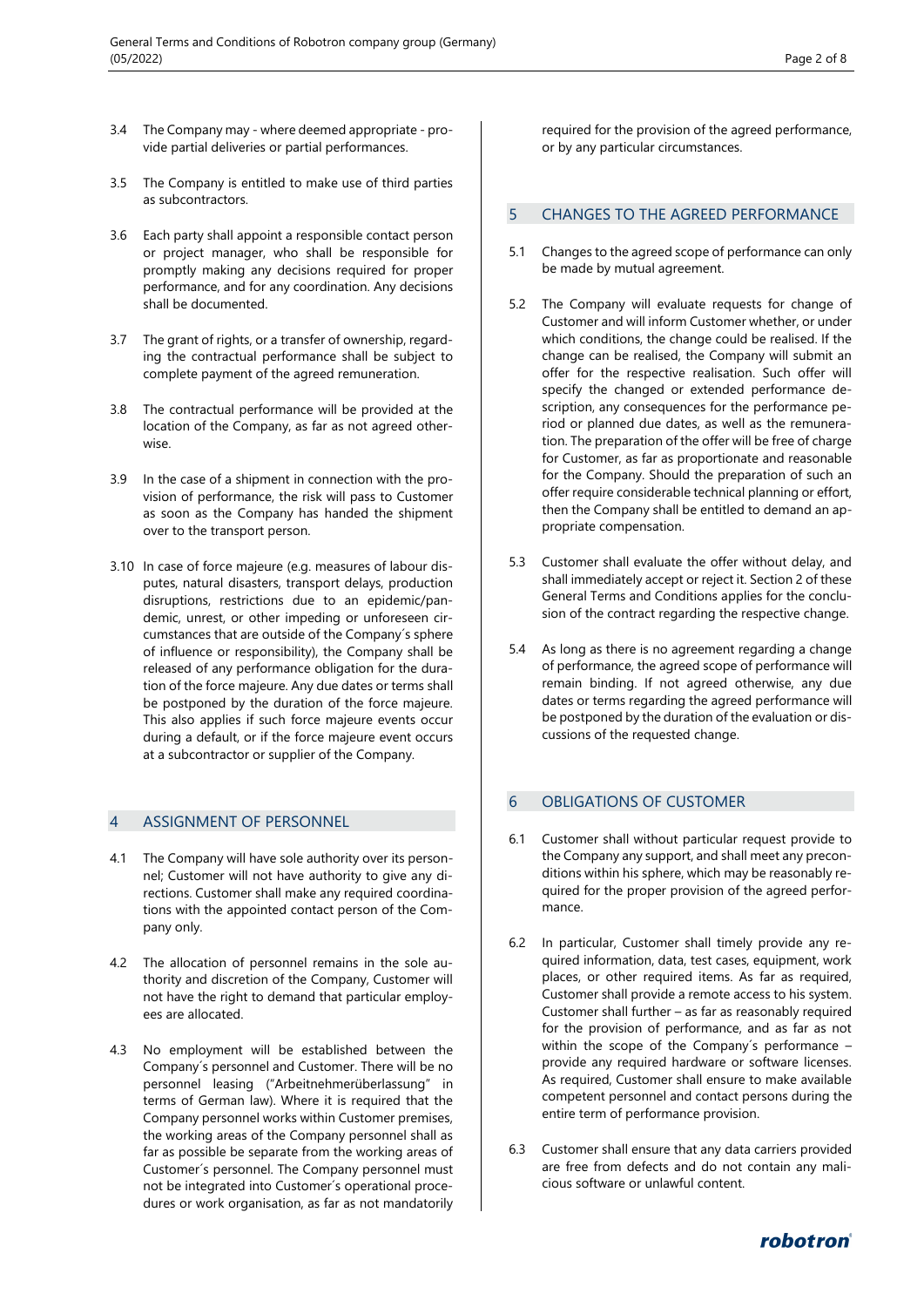- 6.4 Customer shall inform the Company without delay about any changes to relevant operating conditions.
- 6.5 As far as Customer provides any software or other legally protected items, he grants to the Company a non-exclusive usage right, as far as it is required for the provision of performance.
- 6.6 Any individual contract between the parties may specify detailed cooperation obligations of Customer.
- 6.7 As far as Customer does not meet any cooperation obligations, the Company shall not be responsible for any delays, or any negative consequences on the provision of performance. Any due dates or terms shall be postponed accordingly.
- 6.8 Customer shall indemnify the Company from any claims of third parties resulting from an unlawful use of the contractual performance by Customer or his auxiliary persons.
- 6.9 Customer shall inform the Company immediately if any third parties claim a violation of their rights. Customer must not acknowledge such claimed violations. the Company will lead any such disputes or proceedings in its own responsibility; however, Customer shall support the Company as far as reasonably required.
- 6.10 Customer shall be responsible for compliance with any import or export regulations that may apply to the contractual deliverables or performance. Where a cross-border delivery or performance is agreed, Customer shall be responsible for any customs duties or other fees. Customer shall be solely responsible for any statutory or administrative procedures related to a cross-border delivery or performance, unless expressly agreed otherwise.

# 7 ACCEPTANCE

- 7.1 Performances provided on grounds of a "contract to produce a work" ("Werkvertrag" in terms of the German Civil Code) are subject to an acceptance by Customer.
- 7.2 The Company will provide the contractual performance to Customer for acceptance. Customer shall declare acceptance without undue delay. The performance must be accepted if it has the agreed quality, or if the requirements of Section 633 German Civil Code (Bürgerliches Gesetzbuch - BGB) are met. Acceptance cannot be refused due to minor defects.
- 7.3 Should Customer not declare acceptance, despite having the test possibility, and should he not report any substantial defects, then the performance shall be deemed to have been accepted. Acceptance shall further be deemed to have been declared if payments

are made by Customer without objection, or if Customer makes productive use of the contractual performance.

- 7.4 The Company may provide any partial performances for acceptance.
- 7.5 Any individual contract between the parties may specify detailed acceptance criteria (e.g. defect classes, defect corridor).

# 8 STATUTORY WARRANTY

- 8.1 Regarding performances provided on grounds of a "contract to produce a work" ("Werkvertrag" in terms of the German Civil Code), the Company warrants that the deliverables and performance comply with the generally recognised state of the art and the quality agreed in writing.
- 8.2 Customer shall inform the Company in writing (or using the agreed notification methods) without undue delay as to any defects, where such information must be transparent and reproducible, and must include any information required for identification and analysis of the defect. Customer shall in particular describe the operational steps that have caused the defect, as well as the appearance and consequences of the defect.
- 8.3 Insofar as the performance has defects that substantially impair the agreed use, Customer will – subject to the statutory provisions – initially have the right to demand subsequent performance (i.e. remedy of the defect or provision of a new work).
- 8.4 The Company may determine in its own discretion how to provide subsequent performance. In case of provision of a new work, Customer is obliged to return the defective performance. If subsequent performance has failed, then Customer may – in accordance with the statutory provisions – demand a reduction of the remuneration, or withdraw from the contract insofar as the defect occurred. Subsequent performance will only be assumed to have failed if the Company has unsuccessfully been given sufficient opportunity to remedy the defect or provide a new work, or if subsequent performance is impossible, or if it is unreasonable to Customer for objective reasons. The Company may provide workaround solutions for remedy of defects, unless this is unreasonable to Customer for objective reasons.
- 8.5 In the case of defects of title (i.e. if the rights contractually agreed for proper use of the performance cannot effectively be granted), the Company will provide remedy of the defect by – in the Company´s discretion – enabling Customer to use the performance in a lawful manner (by modification or equivalent replacement of the performance, or by provision of the required rights), or by taking back the performance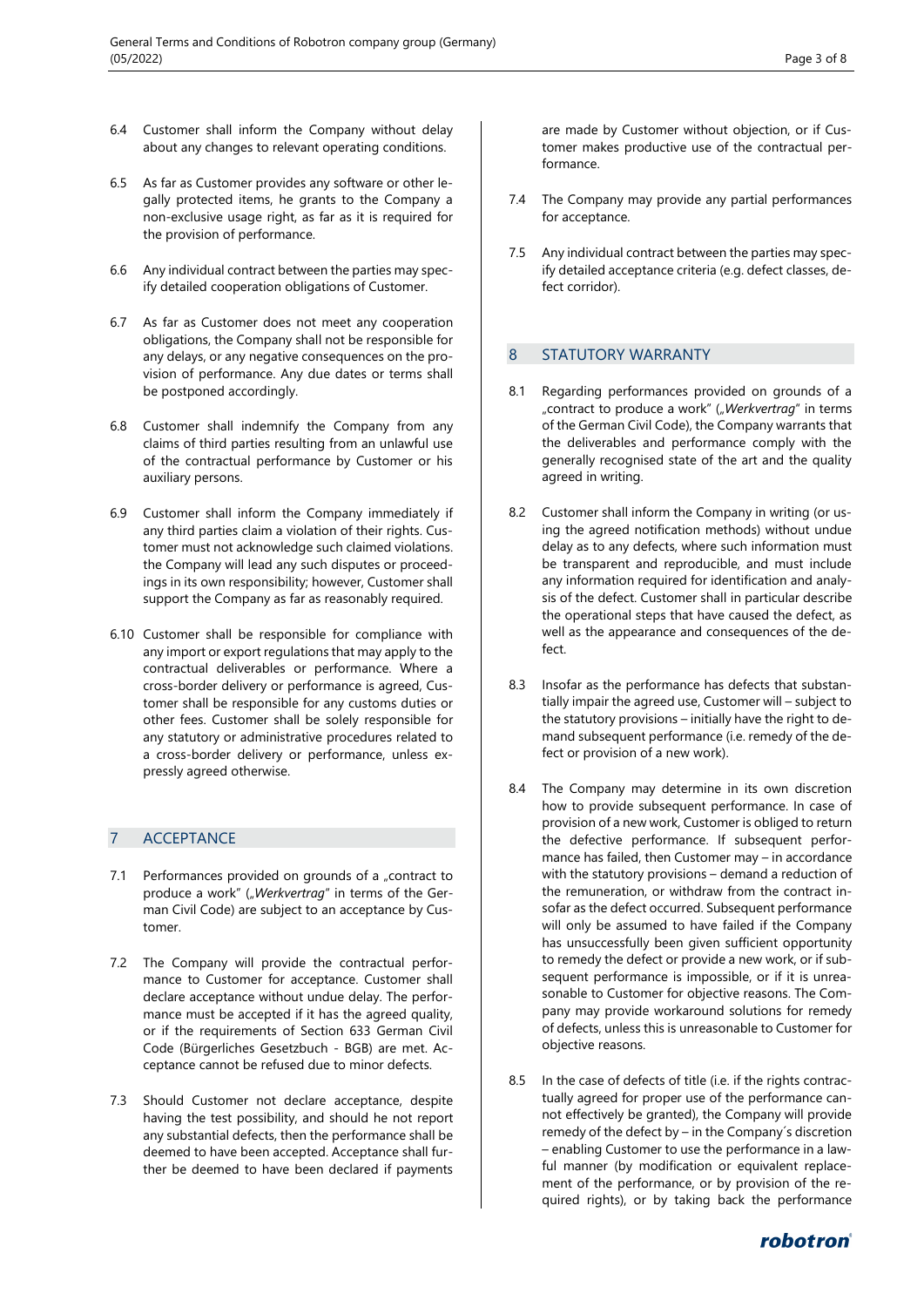against refund of the remuneration (where benefits made from use by Customer may be deducted from such refund). Any other statutory rights of Customer remain unaffected.

- 8.6 Customer´s statutory obligations according to Section 377 German Commercial Code (Handelsgesetzbuch - HGB) to duly examine the performance and notify defects remain unaffected.
- 8.7 Warranty rights are excluded in case of only minor defects.
- 8.8 Warranty rights shall be excluded in cases of excessive or improper use of the performance, natural wear and tear, failure of components of the system environment, or where defects cannot be reproduced or verified, or where the performance is used in a system environment different from agreed, or where influences occur that were not assumed for the contract. Warranty rights shall further be excluded where Customer or third parties interfere with, or change, the performance after provision, unless this did not influence the occurrence of the defect.
- 8.9 Warranty rights become time-barred after twelve months upon commencement of the statutory limitation (normally upon acceptance or delivery); this does not apply to compensation claims.
- 8.10 The processing of reported defects by the Company shall – subject to the statutory provisions – only lead to a suspension of the statute of limitation. As far as not expressly determined otherwise, any remedy of defects will be done on a goodwill basis, without acknowledgement of a legal obligation.
- 8.11 The Company may demand reimbursement for any efforts, where a defect has been reported but cannot be determined or proven (unless Customer could reasonably not know that there was no defect), or for any additional efforts where reported defects cannot be reproduced, or where Customer fails to properly meet any obligations regarding the remedy of defects (e.g. any cooperation obligations).
- 8.12 Regarding performances provided on grounds of a "Purchase Contract" ("Kaufvertrag" in terms of the German Civil Code), the above provisions apply accordingly, in consideration of Sections 434 et seq. of the German Civil Code.
- 8.13 For any other breaches of contract, the statutory provisions apply, in consideration of these Terms and Conditions, and the contract in place.

# 9 ADDITIONAL PROVISIONS FOR SPECIFIC PERFORMANCES

9.1 *Provision of software*

Regarding the provision of software, the following applies, insofar as not agreed otherwise:

- a) The usage rights are provided in clause 11.
- b) Any additional services, e.g. project work, installation, introduction, consulting, training, etc. are subject to a separate agreement and remuneration.
- c) As far as not agreed otherwise, source code will not be provided. Regarding standard software, a provision of source code is strictly excluded under any circumstances.
- 9.2 *Services and work*
	- a) The distinction between performances on grounds of a "service contract" ("*Dienstvertrag*" in terms of the German Civil Code), and performances on grounds of a "contract to produce a work" ("*Werkvertrag*" in terms of the German Civil Code) is made according to the general legal principles.
	- b) Where a performance is provided on grounds of a "Service Contract" ("Dienstvertrag" in terms of the German Civil Code, e.g. supporting work, consulting, etc.), the Company will not bear any project responsibility, or responsibility for a particular work result.
	- c) Regarding performances on grounds of a "contract to produce a work" ("*Werkvertrag*" in terms of the German Civil Code), in particular the above privisions regarding acceptance and warranty apply.
- 9.3 *Cloud services*

Regarding cloud services (SaaS, PaaS, IaaS, etc.), the following applies:

- a) The scope of service, any availability requirements, SLAs, etc., are determined in the contract, or in the applicable service description. The usage rights are provided in clause 11.
- b) Customer shall be solely responsible for any applications/content etc. which he operates in the cloud environment, and which do not derive from the Company.
- c) Customer shall observe confidentiality regarding any access data, and access by authorised users only. Customer shall be responsible for a correct

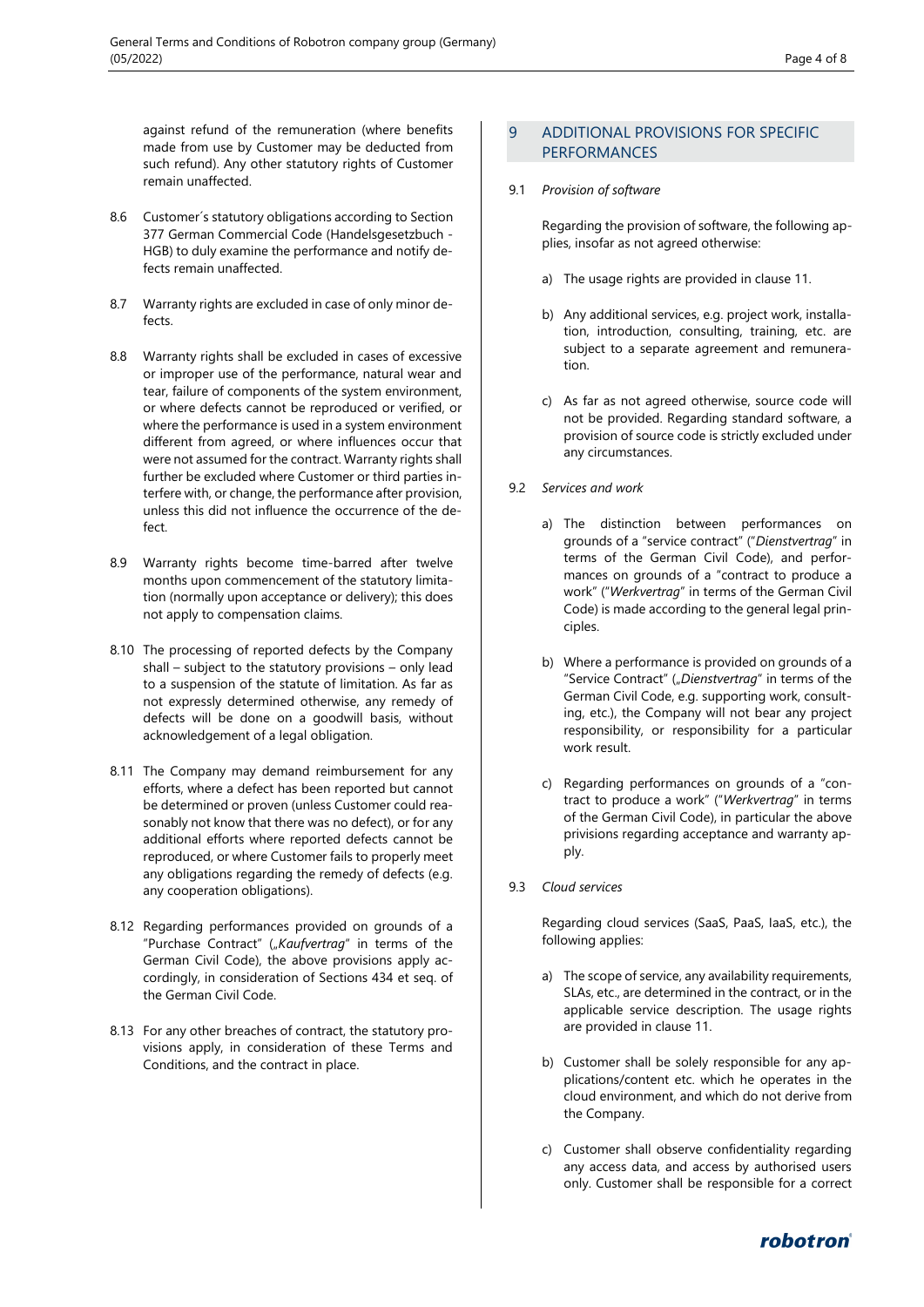use by his users. Any instructions of the Company regarding IT and information security shall be observed.

- d) Where any third-party cloud services are used, that provider´s cloud conditions shall apply additionally.
- e) Customer shall inform the Company in due time about the commissioned processing of any personal data (in this case clause 14.3 applies).
- 9.4 *Support*

Regarding any support or maintenance services (regarding software, hardware, cloud services, etc.), the Company´s (or manufacturer´s) support/maintenance conditions apply, as provided.

9.5 *Provision of hardware*

Regarding the sale (or rental) of hardware, the following applies, insofar as not agreed otherwise:

- a) The details of delivery (and in the case of rental: return), e.g. the parties´ responsibilities, any INCOTERMS, conditions, etc., will be determined in the contract and coordinated by the parties.
- b) Any additional services, e.g. installation, introduction, consulting, training, etc. require an explicit agreement, and are subject of a separate remuneration.
- c) The transfer of ownership shall be subject to complete payment of the agreed remuneration.
- d) Where hardware contains any software, the right to use such software shall be restricted to the use of the hardware in accordance with the contract. Additionally, clause 11 applies.
- e) Upon return of rented hardware, Customer shall be responsible for the deletion of his data.
- f) Regarding the responsibilities in the rental of hardware, the statutory provisions shall apply in addition. The liability without fault for defects existing at the time of conclusion of the contract (Section 536a German Civil Code) is excluded.
- g) The disposal of bought hardware after end of use is sole responsibility of Customer.

#### 10 TERM AND TERMINATION

10.1 The term and termination will be agreed in any particular individual contract. Where a contract does not contain a termination provision, the statutory provisions shall apply.

- 10.2 The notice of termination must be made in writing. The receipt of the termination notice shall be relevant for observance of the notice period.
- 10.3 The right to terminate a contract for good cause shall remain unaffected. The Company shall in particular have this right if an insolvency proceeding in terms of the German Insolvency Act (Insolvenzordnung - InsO), or any similar procedure, is initiated regarding Customer, or if Customer suspends his payments not only temporarily, or if Customer partially or totally discontinues his business operations.

#### 11 RIGHTS OF USE

11.1 *Provision of standard software of the Company (on-premises)*

> Insofar as the Company provides its own standard software to the Customer, the following applies:

- a) Upon complete payment of the agreed remuneration, Customer will obtain a non-exclusive, nontransferable, non-sublicensable, perpetual right to use the contractual standard software including user documentation, for Customer´s own, internal use.
- b) Customer may use the software only within the agreed quantity structure, or within the specified system environment.
- c) Any further usage rights are not granted. In particular, any not expressly agreed reproduction, modification, translation, distribution, communication, making available, or other use of the software or its documentation, beyond the scope of use in accordance with the contract, or any exploitation towards third parties, is excluded. The right to make a copy for backup purposes remains unaffected. As far as it is not expressly permitted by law, any reverse engineering, decompiling, disassembling, or other conversion into generally readable forms is not allowed.
- d) As far as not expressly agreed, a parallel operation on several, independent systems is not allowed.
- e) In deviation from subsection a), the Parties may agree a usage right which is in terms of time restricted to the agreed term. Upon end of the term, Customer´s usage rights shall cease; any reproductions (in particular any installations of software) must be deleted completely; Customer shall confirm deletion upon request.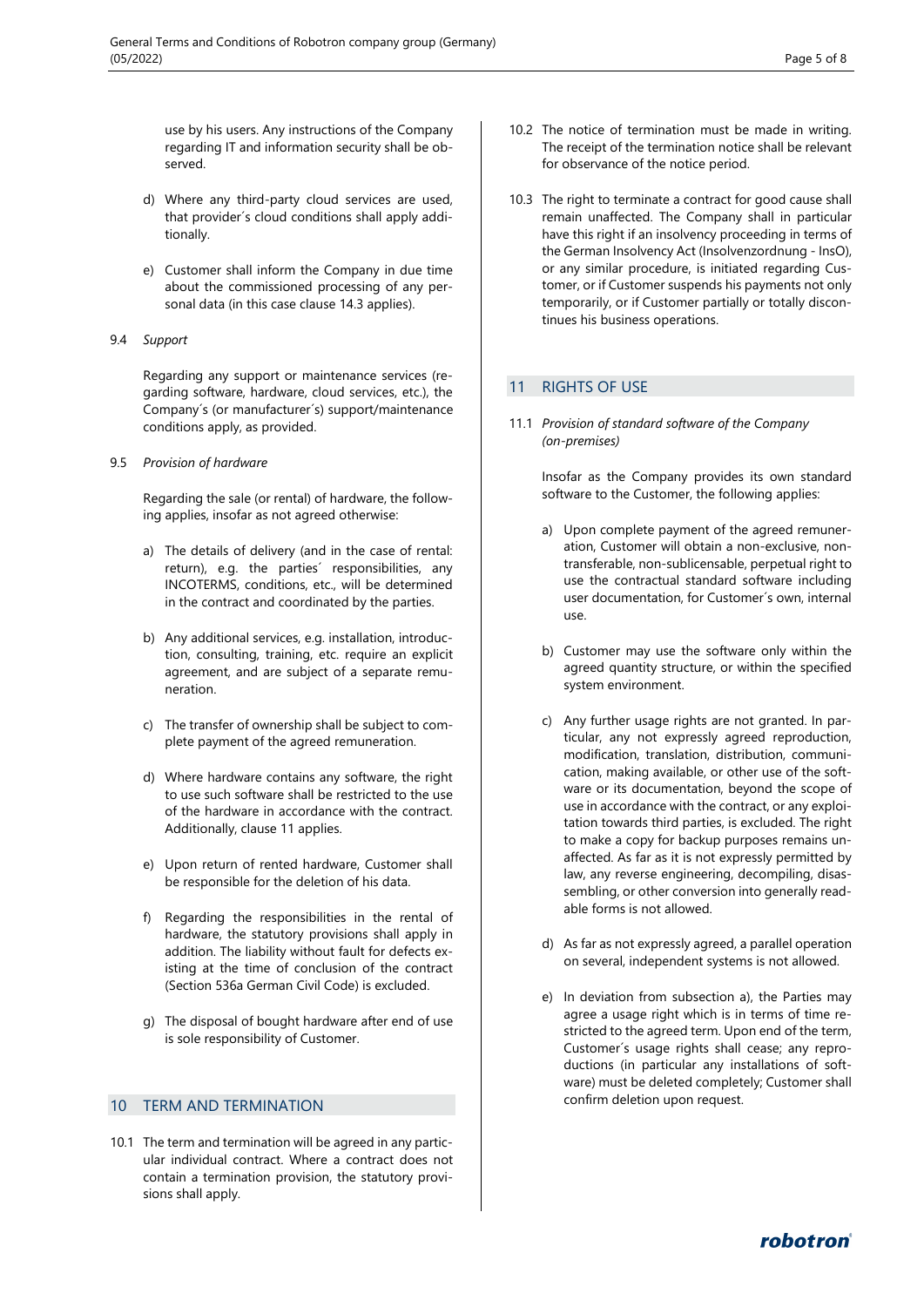11.2 *Provision of third party software (on-premises)*

Insofar as standard software of a third party manufacturer is provided, the following applies:

Customer will obtain a non-exclusive, non-transferable, non-sublicensable right to use the contractual standard software in accordance with the licence conditions of the manufacturer. The manufacturer´s licence conditions shall be a part of the contract. The licence may be granted perpetually or for the agreed term, as specified in the contract.

11.3 *Software as a service / cloud applications*

Insofar as a software as a service (SaaS) use, or cloud application use, is agreed, the following applies:

- a) Customer will obtain a non-exclusive, non-transferrable right, in terms of time restricted to the agreed term, to access the software functionalities through the Internet, to the agreed extent, and as far as required by the agreed contractual purpose.
- b) Insofar as third-party software is provided for SaaS use, the licence conditions of the manufacturer shall apply.
- c) Any further rights are not granted. Customer shall in particular not have the right to make access to the software or its functionalities available to any third parties, or to other users than the ones agreed.
- d) Insofar as a software is required to be installed at the Customer for making use of the SaaS service, Customer will obtain a non-exclusive, non-transferrable, non-sublicensable usage right, in terms of time restricted to the agreed term, as far as required by the agreed contractual purpose.

#### 11.4 *Developments and project performances*

Insofar as any customer-specific development (e.g. an individual development, a modification or customising of software, or any installation or integration, any concept development, or any other individual work, service, or project performance etc.) is agreed, the following applies:

As far as not agreed otherwise, Customer will – upon complete payment of the agreed remuneration – obtain a non-exclusive, perpetual, non-transferrable, non-sublicensable right to use the results of the performance, as far as required by the agreed contractual purpose.

11.5 *Software maintenance*

Regarding any code programming, modification, or further development of software made in the course

of software maintenance (in particular patches, updates, upgrades, or new releases), the scope of usage rights shall apply as contractually agreed with regard to the particular maintained software, or its previous version.

11.6 *Training documents*

Regarding training documents, Customer will obtain a non-exclusive, perpetual, non-transferrable, non-sublicensable usage right for Customer´s own, internal use. As far as not expressly agreed, a reproduction is not permitted. Any distribution, making available, communication, or any recitation of the training documents is not allowed.

11.7 A right of use may only be transferred with the Company´s consent; this also applies to a transfer to companies affiliated with Customer. The Company may not unreasonably withhold such consent. Where a usage right is legitimately transferred, Customer shall transfer his entire contractual obligations regarding the scope of usage rights to the respective third party. Upon execution of the transfer to the third party, Customer´s usage rights will cease; any reproductions (in particular any installations of software) must be deleted completely.

# 12 REMUNERATION AND PAYMENT **CONDITIONS**

- 12.1 The remuneration as well as particular payment conditions will be determined in the contract. A remuneration may in particular be agreed on a fixed price basis, or on a time and material basis.
- 12.2 Any prices specified in the contract are generally net prices where the then current statutory VAT shall be added.
- 12.3 Insofar as the particular Company uses a price list for services, such list will apply, as amended, insofar as not agreed otherwise in the contract.
- 12.4 The Company will issue invoices immediately upon provision of performance. Performances provided on grounds of a "contract to produce a work" ("*Werkvertrag*" in terms of the German Civil Code) will be invoiced with acceptance. The Company may invoice partial performances separately as soon as they have been completed; this also applies where a total remuneration is agreed. The Parties may agree advance payments which will be invoiced before performance provision.
- 12.5 Where a remuneration is agreed on a time and material basis, the services will be invoiced according to the agreed hourly rate, and according to a timesheet indicating the working hours spent. A personman-day

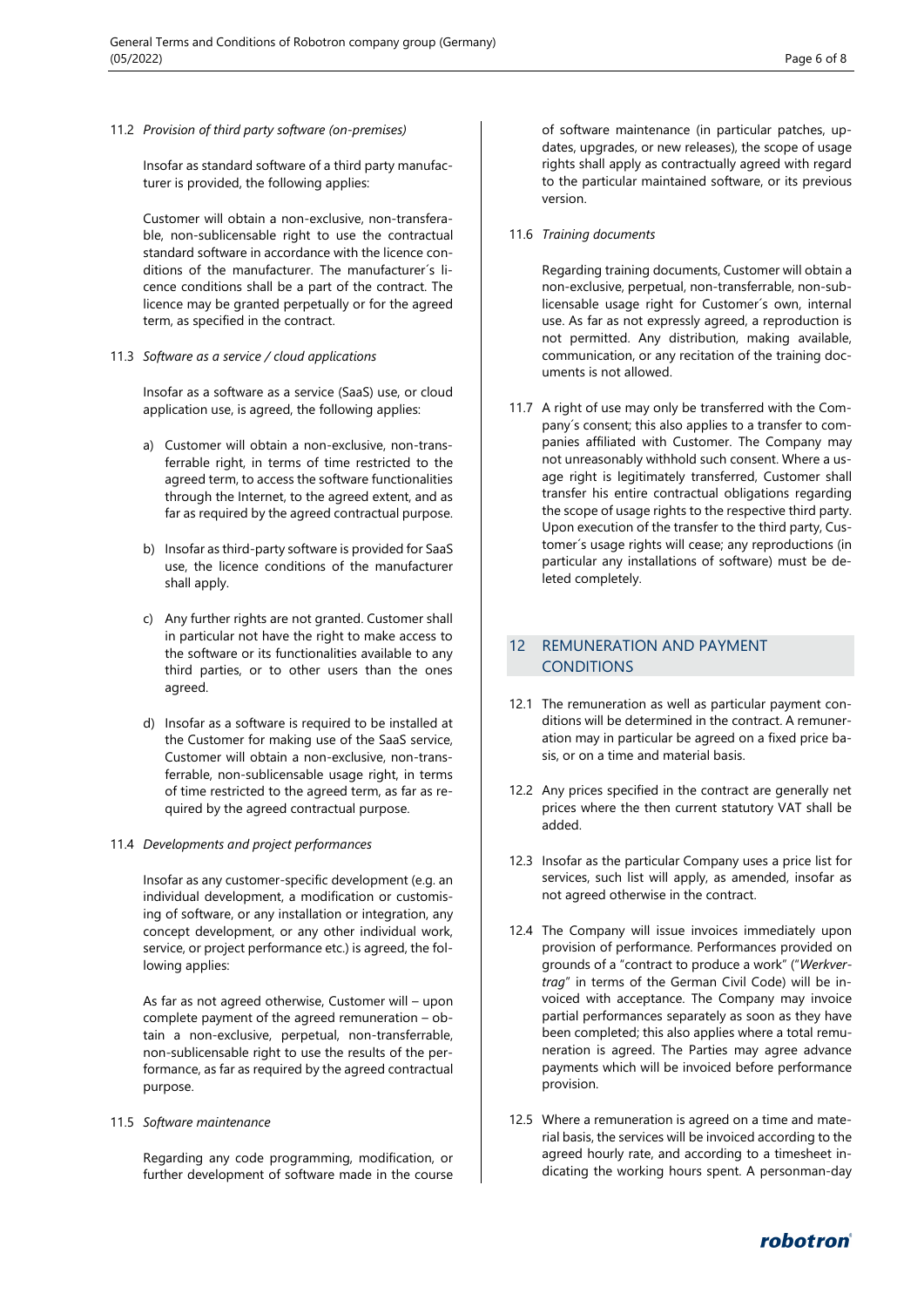consists of eight hours. If not agreed otherwise, services will be invoiced monthly.

12.6 Insofar as not agreed otherwise, the following applies with regard to travel costs, expenses, travel times, or surcharges:

Any travel costs, or incidential costs, shall be invoiced separately according to the actual costs. The Company will choose the means of travel by taking into account economic considerations.

Travel times will be invoiced with 50 %, according to the agreed hourly rate.

In the case of a remuneration of a time and material basis, the following surcharges apply to a service provision outside of the regular working hours, or regarding travel times, according to the agreed hourly rate:

- workdays (Mon-Fri) between 8 pm and 6 am: +50%
- on Saturdays: +50%
- on Sundays and on public holidays at the location of the Company: +100%
- 12.7 The Company reserves the right to increase the prices yearly in its reasonable discretion, as objectively appropriate on the market. This applies in particular to any services or continuing performances, such as software maintenance, support, hosting, SaaS services, operational services, etc., as well as hourly/day rates. An adjustment to inflation shall be deemed reasonable. The Company will notify Customer about such an increase within a reasonable period before the increase is supposed to become effective. Customer shall have the right to terminate the contract if the price increases by more than 10 percent; the termination must be declared within 2 weeks from receipt of the notification about the increase, otherwise the increased prices shall be assumed as agreed.

Insofar as regular automatic price increases are determined and agreed, no specific information is required, and no termination right applies.

- 12.8 Insofar as not determined otherwise, the following applies: Payments are due without any reduction within 30 days from receipt of invoice. Any discount is not granted.
- 12.9 Customer may offset or retain only claims that have been declared as legally binding, or claims that have been acknowledged in writing by the Company. Customer shall have a right of retention only regarding counterclaims arising from the same contract.
- 12.10 The Company reserves the right to prohibit further use of the performance for the duration of a default of payment by Customer.

# 13 LIABILITY

- 13.1 The Company is only liable for damages caused by intent or gross negligence or by at least slight negligent violations of substantial contractual obligations (cardinal obligations). Cardinal obligations are such obligations which in the first place enable the proper execution of the contract, on whose fulfilment the contracting partner can rely on and whose violation of adherence endangers the purpose of the contract. The liability for damages based on slight negligent violations of cardinal obligations is limited to the typically predictable extent of the damage.
- 13.2 In the case of data loss caused by slight negligence, the Company is liable only for such efforts for reproduction of the data as would be required taking into account a proper data back-up by Customer.
- 13.3 The liability limitation described above does not apply for injury to life, physical injury, damage to health, or insofar as the Company has assumed a guarantee. Furthermore liability remains unaffected according to the respectively applicable compulsory statutory provisions regarding product liability.
- 13.4 The above provisions for liability apply as well in favour of the legal representatives or auxiliary persons of the Company, insofar as claims are made directly against those.

# 14 DATA PROTECTION, INFORMATION **SECURITY**

- 14.1 The parties will at any time act in compliance with the applicable data protection provisions. This includes in particular the requirements of the General Data Protection Regulation – GDPR, the German Federal Data Protection Act (Bundesdatenschutzgesetz – BDSG), and any applicable data protection provisions of German federal states.
- 14.2 In performance of the contractual relationship, the Company will process personal data of Customer. The Company will observe the statutory data protection provisions, in particular the GDPR. The Company provides the information as legally required (pursuant to Art. 13, 14 GDPR) on its website. Customer shall make this information available to those of his employees who are affected by the processing of personal data.
- 14.3 Insofar as the scope of contractual performance contains a commissioned processing of personal data on behalf of Customer, Customer shall be responsible for the conclusion of a data protection agreement pursuant to Art. 28 (3) GDPR. The parties shall coordinate this in due time. The Customer is "Controller" in terms of Art. 4 GDPR. The Company will process any personal data only according to the contract and as instructed by Customer.